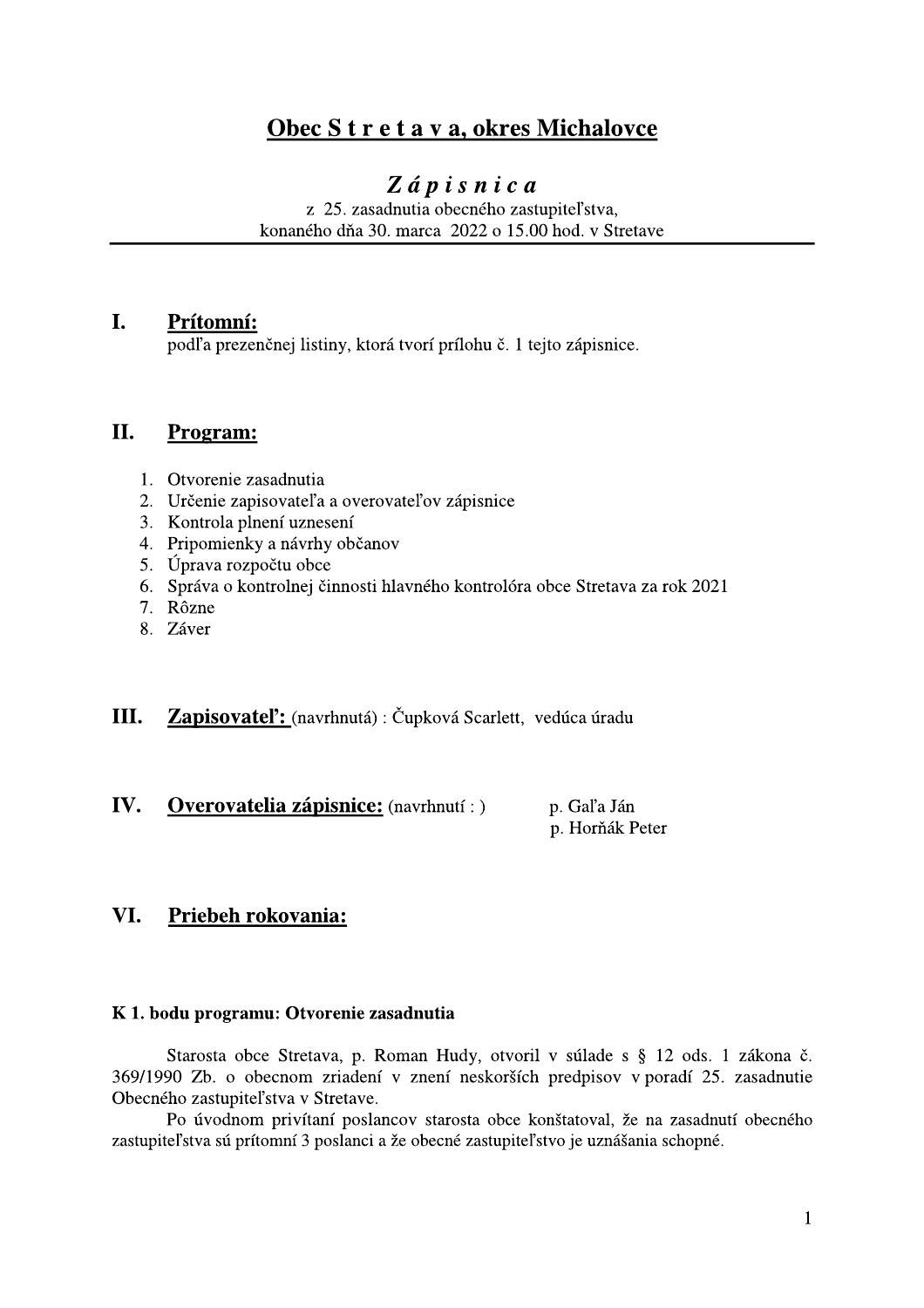### K 2. bodu programu: Určenie zapisovateľa a overovateľov zápisnice

Za zapisovateľa zápisnice bola určená Scarlett Čupková, vedúca úradu.  $2.1$ 

Za overovateľov zápisnice o priebehu rokovania 25. zasadnutia obecného  $2.2.$ zastupiteľstva starosta určil týchto poslancov:

Gaľa Ján,  $1.$ 

 $2.$ Horňák Peter.

#### K 3. bodu programu: Kontrola plnení uznesení

Starosta obce informoval poslancov o tom, že uznesenia prijaté na ostatných zasadnutiach Obecného zastupiteľstva v Stretave sú splnené a plnenie dlhodobých úloh je zabezpečované priebežne s potrebami.

### K 4. bodu programu: Pripomienky a návrhy občanov

Neboli vznesené.

### K 5. bodu programu: Úprava rozpočtu obce

Starosta obce oboznámil poslancov v súlade s ustanovením § 14 ods. 2 zákona č. 583/2004 Z.z. o rozpočtových pravidlách územnej samosprávy a o zmene a doplnení niektorých zákonov v znení neskorších predpisov s obsahom rozpočtového opatrenia č.  $1/2022$ .

Obecné zastupiteľstvo obce Stretava sa oboznámilo s obsahom rozpočtového opatrenia č. 1/2022 bez pripomienok.

Hlasovanie o predloženom rozpočtovom opatrení č. 1/2022, ktorým sa upravuje rozpočet obce Stretava za rok 2022 (tvorí prílohu č. 2 tejto zápisnice) Za:  $3$ Proti: 0 Hlasovania sa zdržali: 0

Starosta skonštatoval, že uznesenie tak, ako bolo navrhnuté, bolo schválené.

Uznesenie č. 101

Obecné zastupiteľstvo obce Stretava:

A. Berie na vedomie:

Zmenu rozpočtu obce Stretava na rok 2022 rozpočtovým opatrením č. 1/2022 v zmysle ustanovenia § 14 ods. 2 zákona č. 583/2004 Z.z. podľa priloženého návrhu: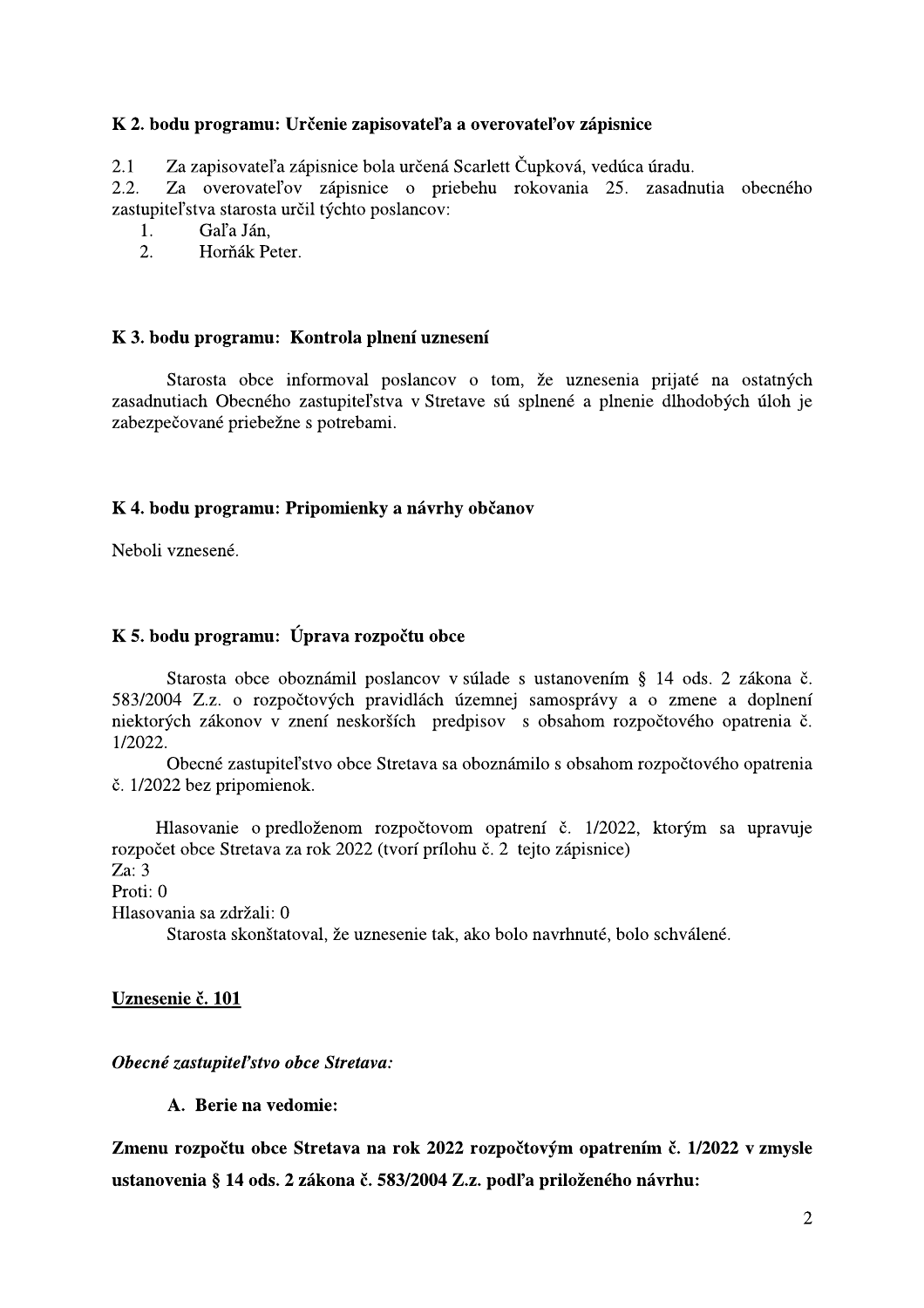|                            | Rozpočet na<br>rok 2022<br>$v \in$ upravený | <b>Z</b> mena<br>rozpočtu<br>Rozpočtové<br>opatrenie č. 1<br>$v \in$ | Rozpočet po úprave<br>na rok 2022<br>$v \in$ |
|----------------------------|---------------------------------------------|----------------------------------------------------------------------|----------------------------------------------|
| Bežné príjmy               | 302 604,18                                  | 305,06                                                               | 302 909,24                                   |
| Kapitálové príjmy          | $0 -$                                       | $\overline{0}$                                                       | $0,-$                                        |
| Finančné operácie príjmové | 14 166,12                                   | $\overline{0}$                                                       | 14 166,42                                    |
| <b>Príjmy spolu</b>        | 316 770,60                                  | $+305,06$                                                            | 317 075,66                                   |

|                             | Rozpočet na<br>rok 2022<br>$v \in$ upravený | zmena<br>rozpočtu<br>Rozpočtové<br>opatrenie č. 1<br>$v \in$ | Rozpočet po úprave<br>na rok 2022<br>$v \in$ |
|-----------------------------|---------------------------------------------|--------------------------------------------------------------|----------------------------------------------|
| Bežné výdavky               | 289 484,48                                  | 1 023,27                                                     | 290 507,75                                   |
| Kapitálové výdavky          | $12000,-$                                   | $282 -$                                                      | 12 282,-                                     |
| Finančné operácie výdavkové | 14 166,42                                   | $\theta$                                                     | 14 166,42                                    |
| Výdavky spolu               | 315 650,90                                  | $+1305,27$                                                   | 316 956,17                                   |

- B. Schval'uje:
	- a) Zmenu rozpočtu obce Stretava na rok 2022 podľa rozpočtového opatrenia č. 1/2022

starosta obce

### K 6. bodu programu: Správa o kontrolnej činnosti hlavného kontrolóra obce Stretava za rok 2021

Hlavný kontrolór obce predložil poslancom obecného zastupiteľstva v súlade s ustanoveniami § 18f ods. 1 písm. d) zákona SNR č. 369/1990 Zb. o obecnom zriadení v znení neskorších predpisov Správu o kontrolnej činnosti hlavného kontrolóra obce za rok 2021.

Obecné zastupiteľstvo prerokovalo predmetnú Správu o kontrolnej činnosti hlavného kontrolóra obce (tvorí prílohu č. 3 tejto zápisnice) bez pripomienok.

Hlasovanie o Správe o kontrolnej činnosti

Za:  $3$ Proti: 0 Hlasovania sa zdržali: 0